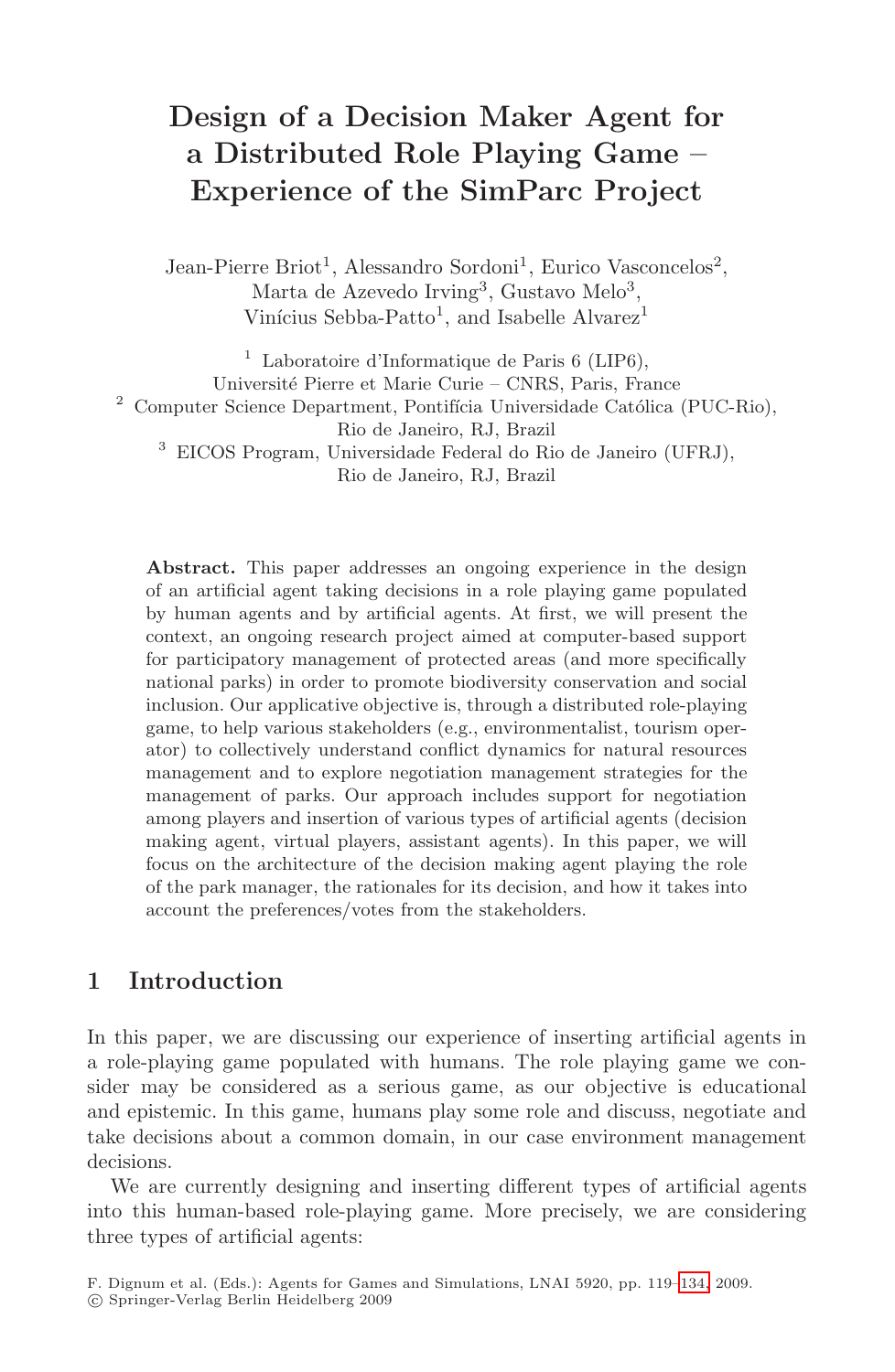- **–** artificial players A first motivation is to address the possible absence of sufficient number of human players for a game session [1]. But this will also allow [mor](#page-9-0)e systematic experiments about specific configurations of players profiles, because of artificial players' objective, deterministic and reproducible behaviors.
- **–** artificial decision maker The park manager acts as an arbitrator in the game, making a final decision for types of conservation for each landscape unit and it also explains its decision to all players. As for artificial players, using an artificial manager in place of a human manager will allow reproductible experiments with controllable levels of participation and of manager profile (see Section 6.1).
- **–** assistant agents These agents are designed to assist a player by performing tasks, such as orientation within games steps and actions expected, and also support for negotiation, e.g., by identifying and suggesting potential coalitions.

In this paper we focus on the design of the artificial decision maker agent. Its objective is to take decision based on its own analysis of the situation and on the proposals by the players. The agent is also able to explain its decision based on its chain of argumentation.

The structure of this paper is as following: after introducing the SimParc project, its role playing game and its computer support, and the insertion of artificial agents, we describe the decision maker agent objectives, architecture and implementation.

# **2 The SimParc Project**

## **2.1 Project Motivation**

A significant challenge involved in biodiversity management is the management of protected areas (e.g., national parks), which usually undergo various pressures on resources, use and access, which results in many conflicts. This makes the issue of conflict resolution a key issue for the participatory management of protected areas. Methodologies intending to facilitate this process are being addressed via bottom-up approaches that emphasize the role of local actors. Examples of social actors involved in these conflicts are: park managers, local communities at the border area, tourism oper[at](#page-15-1)ors, public agencies and NGOs. Examples of inherent conflicts connected with biodiversity protection in the area are: irregular occupation, inadequate tourism exploration, water pollution, environmental degradation and illegal use of natural resources.

Our SimParc project focuses on participatory parks management. (The origin of the name SimParc stands in French for "Simulation Participative de Parcs") [2]. It is based on the observation of several case studies in Brazil. However, we chose not to reproduce exactly a real case, but a fictive park, in order to leave the door open for broader game possibilities [3]. Our project aim is to help various stakeholders at collectively understand conflicts and negotiate strategies for handling them.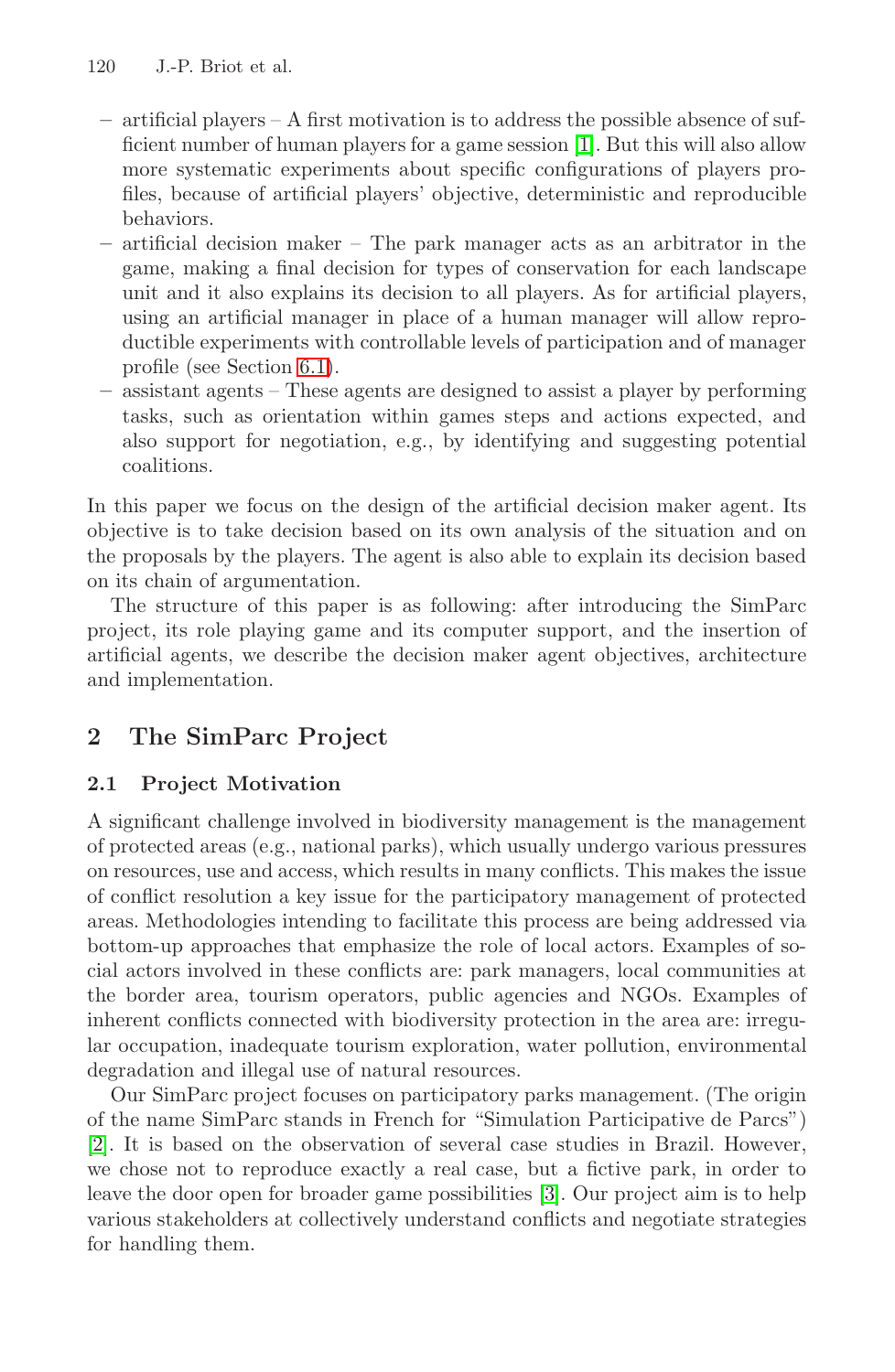### **2.2 Approach**

Our initial inspiration is the companion modeling (ComMod) approach about participatory methods to suppo[rt](#page-15-3) negotiation and decision-making for participatory management of renewable resources [4]. They pioneer method, called MAS/RPG, consists in coupling multi-agent simulation (MAS) of the environment resources and role-playing games (RPG) by the stakeholders [4]. The RPG acts like a "social laboratory", because players of the game can try many possibilities, without real consequences.

Recent works proposed further integration of role-playing into simulation, and the insertion of artificial agents, as players or as assistants. Participatory simulation and its incarnation, the Simulación framework [5], focused on a distributed support for role-playing and negotiation among human players. All interactions are recorded for further analysis (thus opening the way to automated acquisition of behavioral models) and assistant agents are provided to assist and suggest strategies to the players. The Games and Multi-Agent-based Simulation (GMABS) methodology focused on the integration of the game cycle with the simulation cycle [1]. It also innovated in the possible replacement of human players by artificial players. One of our objectives is to try to combine their respective merits and to further explore possibilities of computer support.

# **3 The SimParc Role-Playing Game**

### **3.1 Game Objectives**

Current SimParc game has an epistemic objective: to help each participant discover and understand the various factors, conflicts and the importance of dialogue for a more effective management of parks. Note that this game is not (or at least not yet) aimed at decision support (i.e., we do not expect the resulting decisions to be directly applied to a specific park).

The game is based on a negotiation process that takes place within the park council. This council, of a consultative nature, includes representatives of various stakeholders (e.g., community, tourism operator, environmentalist, non governmental association, water public agency...). The actual game focuses on a discussion within the council about the "zoning" of the park, i.e. the decision about a desired level of conservation (and therefore, use) for every sub-area (also named "landscape unit") of the park (remember that this is a fictive park, see Section 2.1). We consider nine pre-defined potential levels (that we will consider as types) of conservation/use, from more restricted to more flexible use of natural resources, as defined by the (Brazilian) law. Examples are: Intangible, the most conservative use, Primitive and Recuperation.

The map of the park (a GIS with different layers of information) is shown at Figure 1. It includes icons for various types of "elements of concern" for the different stakeholders (e.g., various animals to be protected, tourism spots, types of illegal occupation, etc.).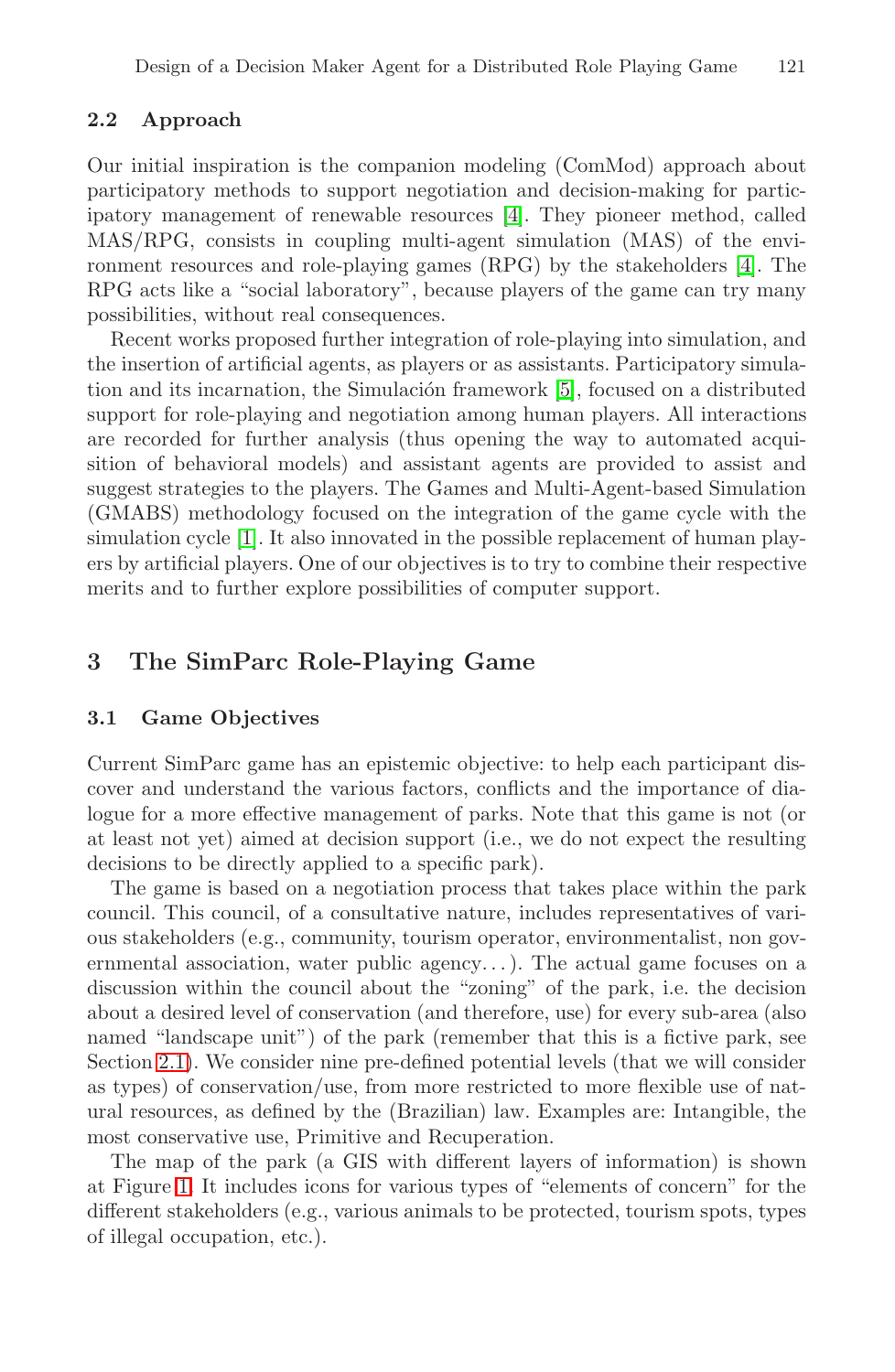

**Fig. 1.** The map of the SimParc park

The game considers a certain number of players' roles, each one representing a certain stakeholder. Depending on its profile and the elements of concerns in each of the landscape units (e.g., tourism spot, people, endangered species...), each player will try to influence the decision about the type of conservation for each landscape unit. It is clear that conflicts o[f i](#page-15-1)nterest will quickly emerge, leading to various strategies of negotiation (e.g., coalition formation, trading mutual support for respective objectives, etc).

A special role in the game is the park manager. He is a participant of the game, but as an arbiter and decision maker, and not as a direct player. He observes the negotiation taking place among players and takes the final decision about the types of conservation for each landscape uni[t.](#page-4-0) His decision is based on the legal framework, on the negotiation process among the players and on his personal profile (e.g., more conservationist or more open to social concerns) [3]. He may also have to explain his decision, if the players so demand. We plan that the players and the park manager may be played by humans or by artificial agents.

#### **3.2 Game Cycle**

The game is structured along six steps, as illustrated at Figure 2. At the beginning (step 1), each participant is associated with a role. Then, an initial scenario is presented to each player, including the setting of the landscape units, the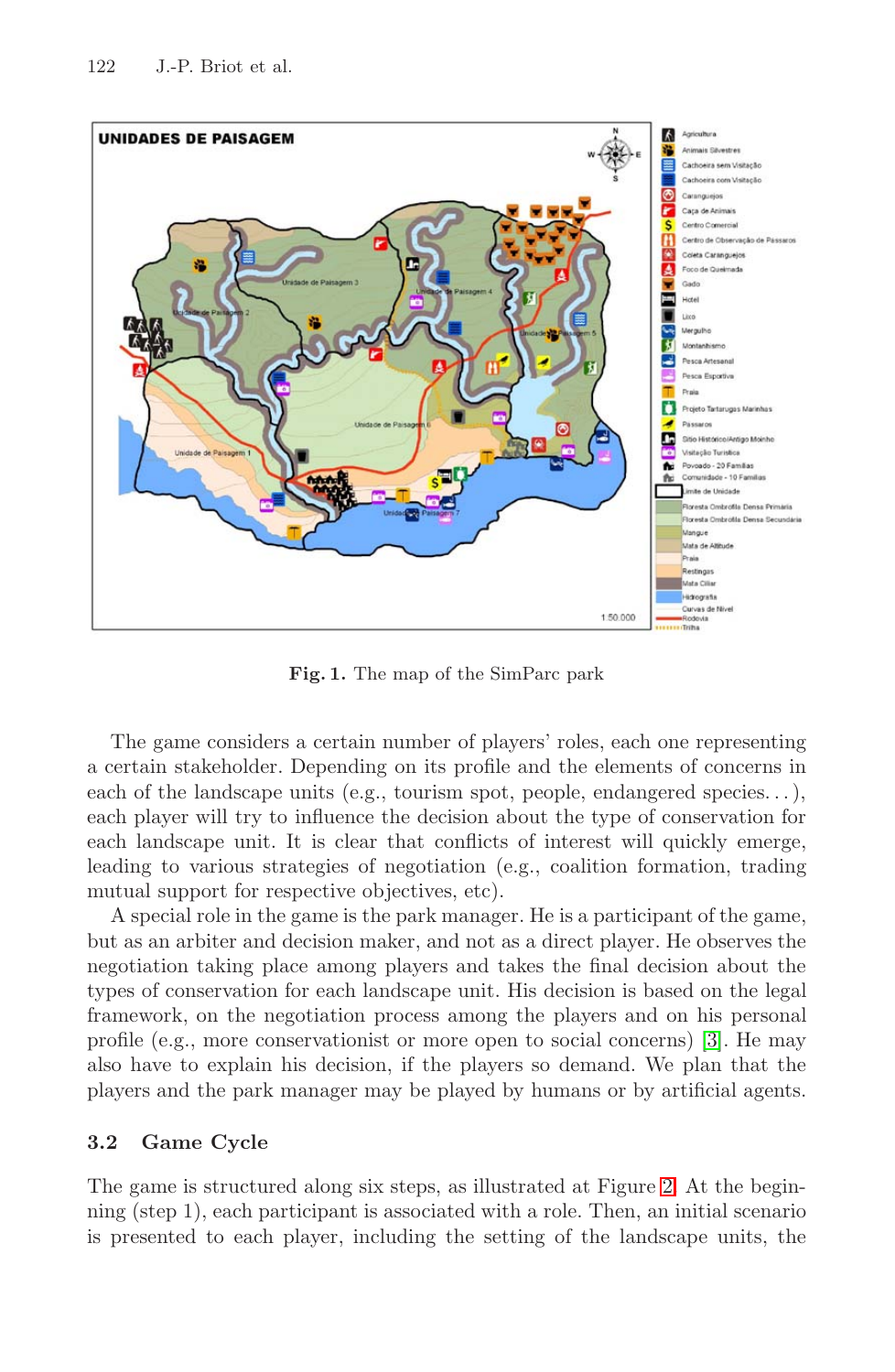

3- Negotiation among

4- Revision of the initial proposal

and agreements.

based on the negotiation process

participants, aiming

at their role's goals.

alternative decisions.

6- Presentation of the effects of

<span id="page-4-0"></span>players' attitude.

the decision making based on

5- Manager decision and

presentation of individual

indicators of performance

**Fig. 2.** The six steps of the SimParc game cycle

possible types of use and the general objective associated with his role. Then (step 2), each player decides a first proposal of types of use for each landscape unit, based on his/her understanding of the objective of his/her role and on the initial setting. Once all players have done so, each player's proposal is made public.

In step 3, players start to interact and to negotiate on their proposals. This step is, in our opinion, the most important one, where players collectively build their knowledge by means of an argumentation process. In step 4, they revise their proposals and commit themselves to a final proposal for each landscape unit. In step 5, the park manager makes the final [d](#page-4-1)ecision, considering the negotiation process, the final proposals and also his personal profile (e.g., more conservationist or more sensitive to social issues). Each player can then consult various indicators of his/her performance (e.g., closeness to his initial objective, degree of consensus, etc.). He can also ask for an explanation about the park manager decision rationales.

<span id="page-4-1"></span>The last step (step 6) "closes" the epistemic cycle by considering the possible effects of the decision. In the current game, the players provide a simple feedback on the decision by indicating their level of acceptance of the decision.<sup>1</sup>

A new negotiation cycle may then start, thus creating a kind of learning cycle. The main objectives are indeed for participants: to understand the various factors

<sup>1</sup> A future plan is to introduce some evaluation of the quality of the decision. Possible alternatives are: computable indicators (e.g., about the economical or social feasibility), a more formal model (based on viability theory, which allows to compute the viability and resilience of the result of the zoning decision), or a multi-agent simulation of the evolution of resources. Note that a real/validated model is not necessary as the park is fictive and the objective is credibility, not realism.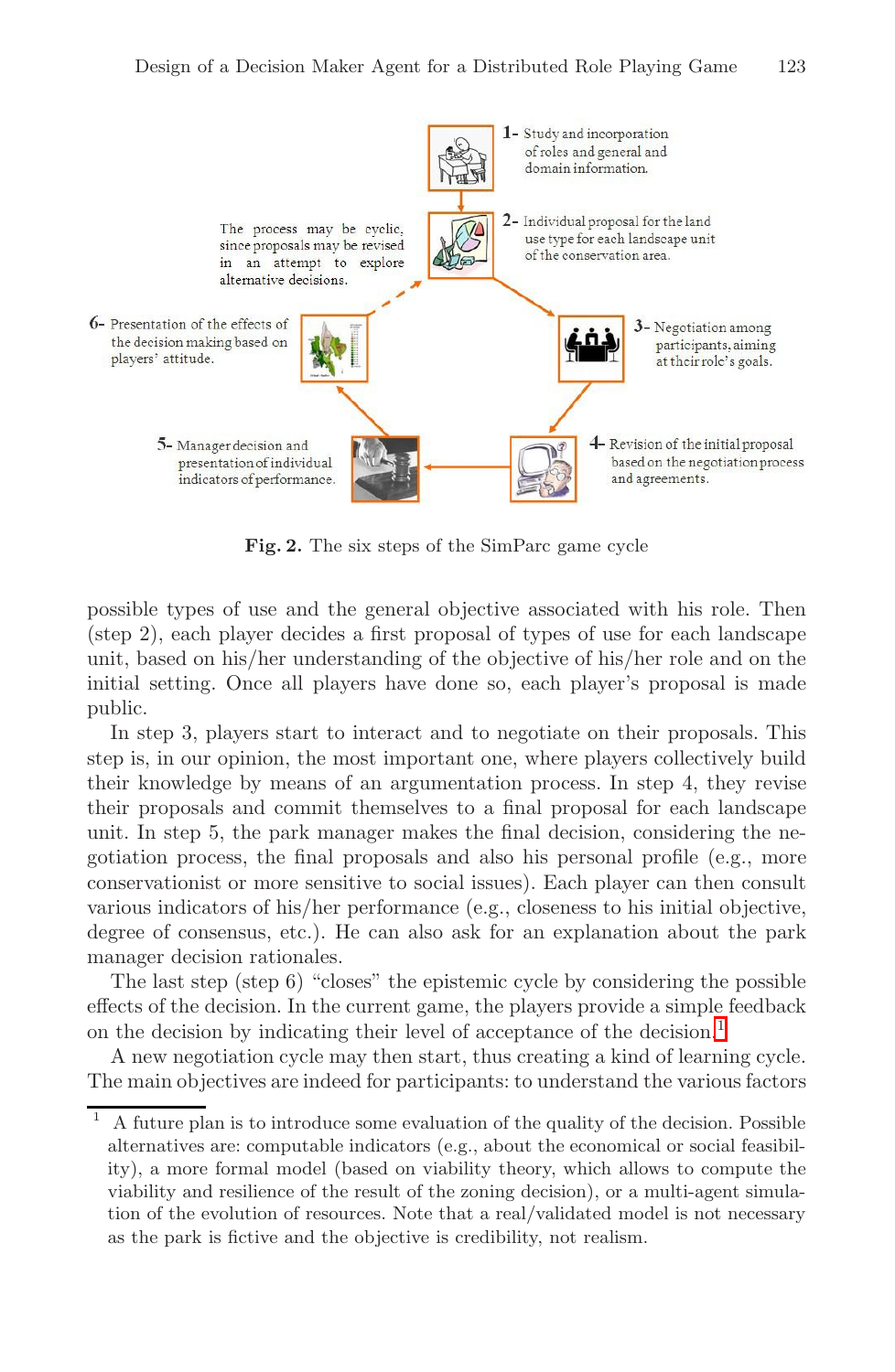and perspectives involved and how they are interrelated; to negotiate; to try to reach a group consensus; and to understand cause-effect relations based on the decisions.

# **4 The SimParc Game Support Architecture**

# **4.1 Design and Implementation of the Architecture**

Our current prototype benefited from our previous experiences (game sessions and a first prototype) and has been based on a detailed design process. Based on the system requirements, we adopted Web-based technologies (more precisely J2E and JSF) that support the distributed and interactive character of the game as well as an easy deployment.

Figure 3 shows the general architecture and communication structure of Sim-Parc prototype version 2. In this second prototype, distributed users (the players and the park manager) interact with the system mediated internally by communication broker agents (CBA). The function of a CBA is to abstract the fact that each role may be played by a human or by an artificial agent. A CBA also translates user messages in http format into multi-agent KQML format and vice versa. For each human player, there is also an assistant agent offering assistance during the game session. During the negotiation phase, players (human or artificial) negotiate among themselves to try to reach an agreement about the type of use for each landscape unit (sub-area) of the park.

A Geographical Information System (GIS) offers to users different layers of information (such as flora, fauna and land characteristics) about the park geographical area. All the information exchanged during negotiation phase, namely users'



**Fig. 3.** SimParc version 2 general architecture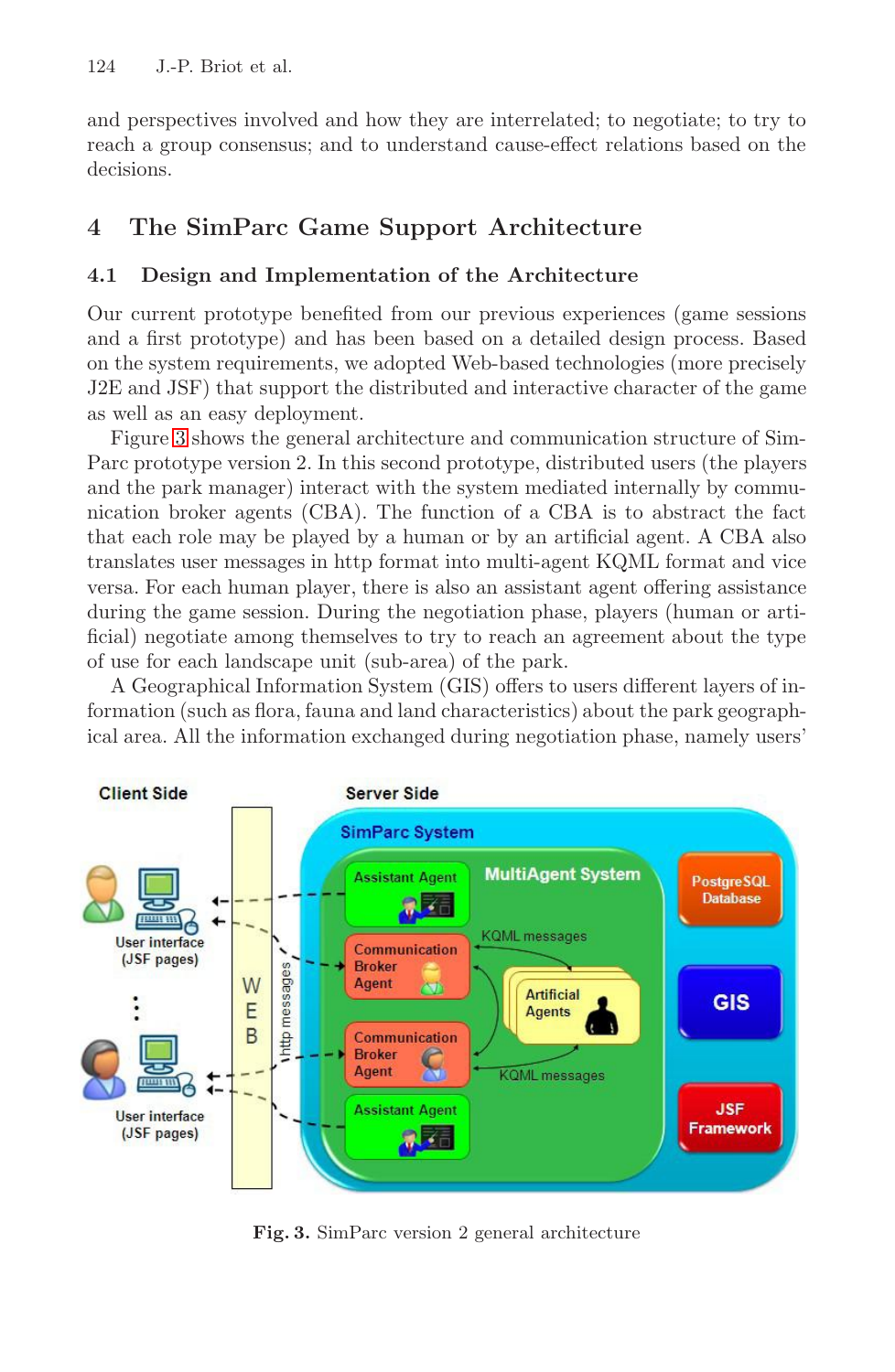logs, game configurations, game results and general management information are recorded and r[ea](#page-7-0)d from a PostgreSQL database.

### **4.2 Interface Support**

The interface for negotiation is shown at Figure 4. It includes advanced support for negotiation (rhetorical markers and dialogue filtering/structuring mechanisms, see details in [6]), access to different kinds of information about other players, land, law and the help of a personal assistant. The interface for players decision about the types of use is shown at Figure 5. In this interface, the players can analyze the area based in its different layers (e.g., land, hydrography, vegetation. . . ).

### **4.3 Preliminary Evaluation**

The current computer prototype has been tested through two game sessions by domain expert players in January 2009. The 9 roles of the game and the park manager were played by humans, Among them, 8 were experts in park management (researchers and professionals, one being a professional park manager in Brazil). The two remaining players were not knowledgeable in park management, one being experienced in games (serious games and video games) and the other one a complete beginner in all aspects.



**Fig. 4.** Current prototype's negotiation graphical user interface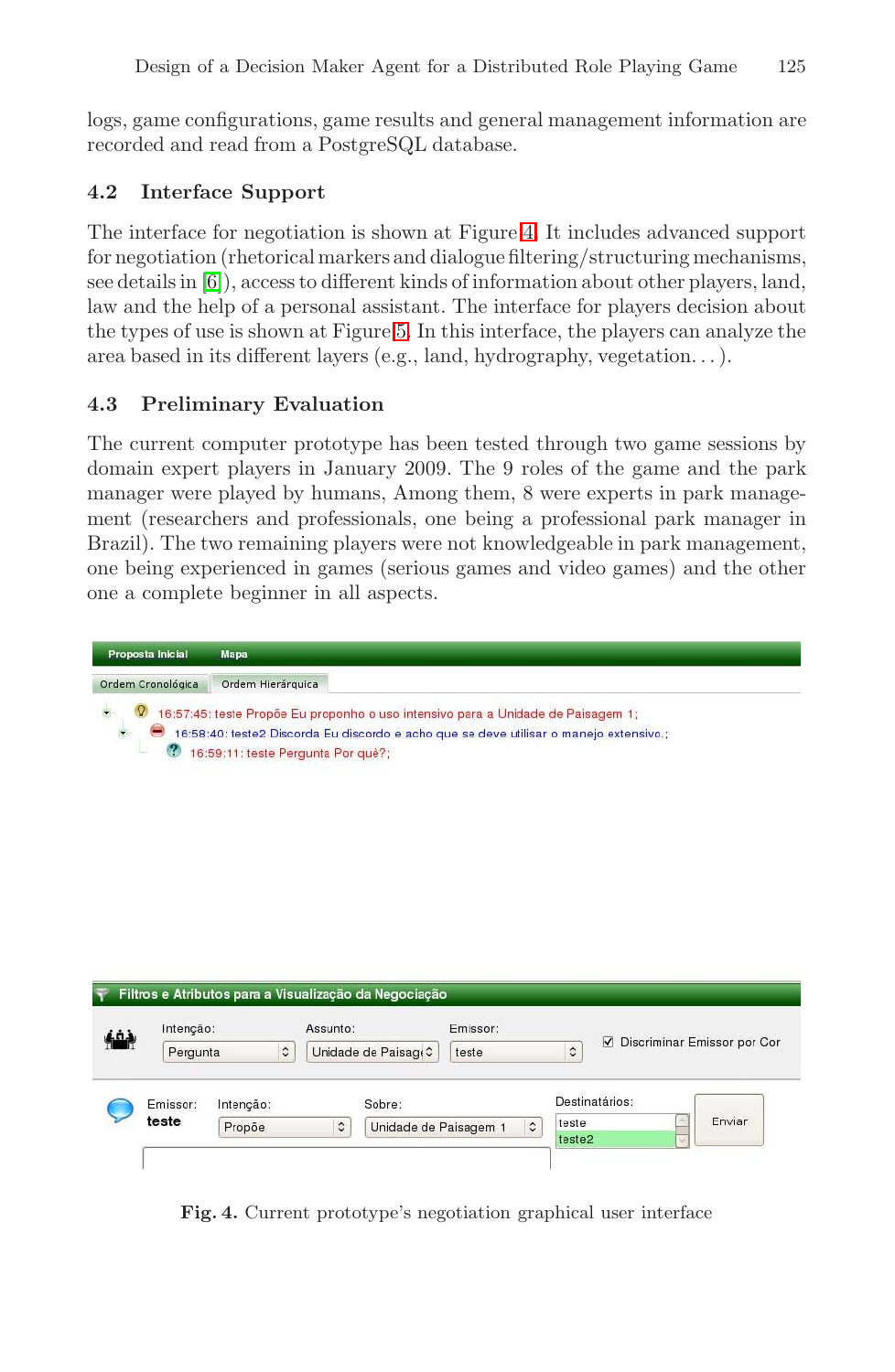

<span id="page-7-0"></span>**Fig. 5.** Current prototype's decision graphical user interface

We analyzed data on the game sessions (written questionnaires, recorded debriefing, etc.) and a more detailed analysis is presented in [7]. Overall, the game was well evaluated by the human players. As one of the player also took part in a previous game session in September 2007, with no computer support yet, we could also have some preliminary clues at the benefits of a computer support as well as the relative loss in modality of interactions between players. That player acknowledged the progress in structuring and analysis of the negotiation, thanks to the computer support. An interesting finding after the sessions was also that all players learned and took benefit of the game. The experts explored and refined strategies for negotiation and management, whereas the beginner player took benefit of the game as a more general educational experience about environmental management. In other words, the game appeared to be tolerant to the actual level of expertise of players, an aspect which had not been planned ahead. Last, the fact that the prototype is accessible through Internet via a standard Web browser, and that it does not require preliminary installation of a software on all players computers, was acknowledged as a potential for greater mobility and larger dissemination of this game. In summary, we believe these preliminary results are very encouraging and we will soon conduct new game sessions with domain experts.

# **5 Inserting Artificial Agents into the SimParc Game**

We are currently inserting artificial agents into the prototype. We consider three types of artificial agents: the park manager, the artificial players and the assistants.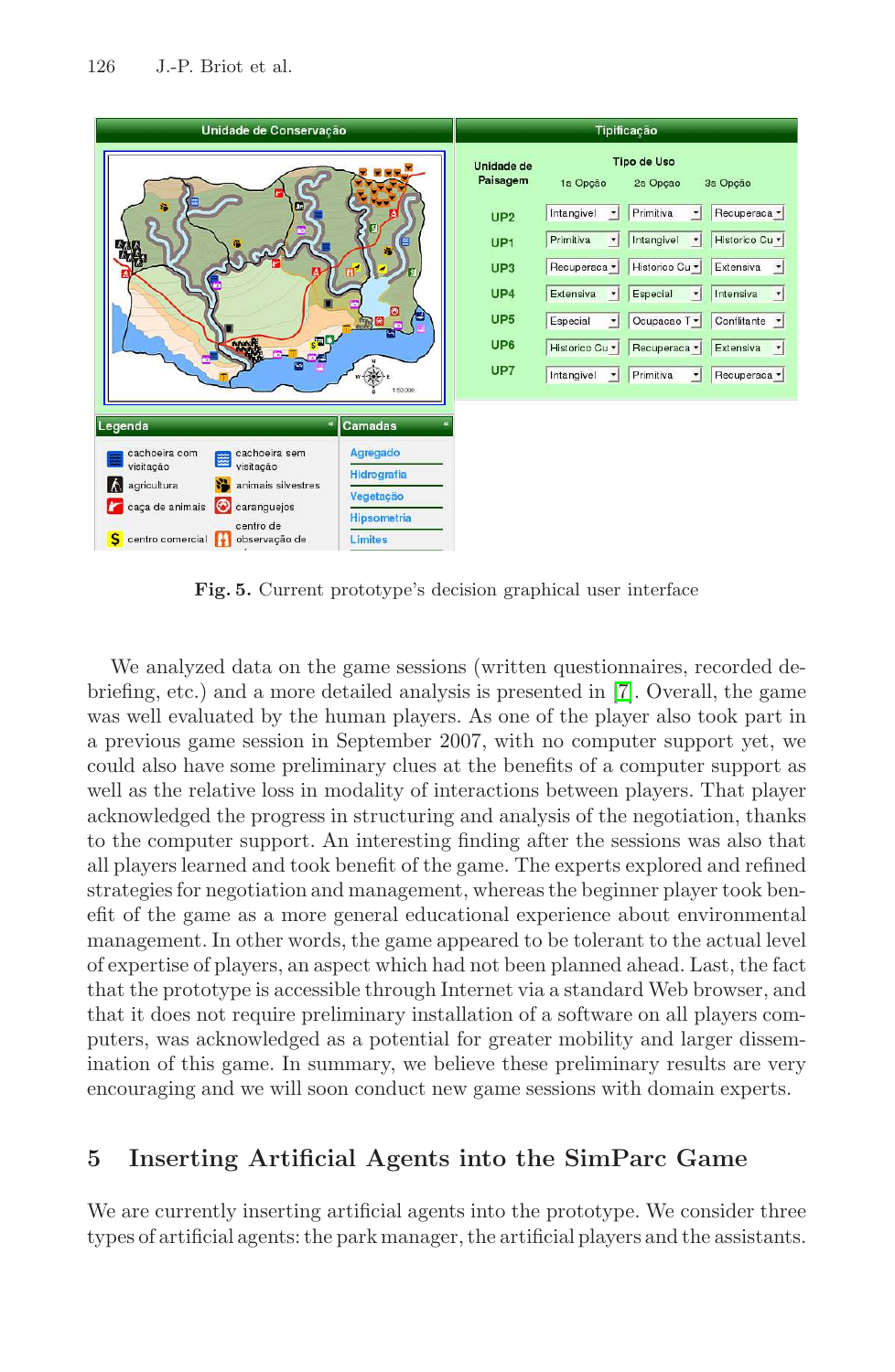The park manager ac[ts](#page-8-0) as an arbitrator in the game, making a final decision for types of conservation for each landscape unit and explains its decision to all players. He may be played by a human [or](#page-14-0) by an artificial agent. We have implemented a prototype implementation of an artificial park manager, based on 2 steps: (1) internal/individual decision by the park manager, based on some argumentation model; (2) merging of the decision by the manager with the votes by the players, based on decision theory (social choice). Traces of argumentation may be used for explaining the rationale of the decision. The artificial park manager architecture is detailed in Section 6.

For the artificial players, we build up on previous experience on virtual players in a computer-supported role playing game, ViP-JogoMan [1]. The idea is to potentially replace some of the human players by artificial players (artificial a[gen](#page-15-3)ts). The two main motivations are: (1) the possible absence of sufficient number of human players for a game session and (2) the need for testing in a systematic way specific configurations of players' profiles. The artificial players will be developed along the artificial park manager existing architecture, with the addition of negotiation and interaction modules. We plan to use its argumentation capabilities to generate and control the negotiation process. In a next stage, we would like to explore the automated analysis of recorded traces of interaction between human players, in order to infer models of artificial players. In some previous work [5], genetic programming had been used as a technique to infer interaction models, but we also plan to explore alternative induction and machine learning techniques, e.g., inductive logic programming.

<span id="page-8-0"></span>The last type of artificial agent is an intelligent assistant agent. This agent is designed to assist a player by performing two main tasks: (1) to help participants in playing the game, e.g.: the assistant agent tells the player when he should make decisions; what are the phases of the game; what should be done in each phase; etc.; (2) to help [par](#page-15-4)ticipants during the negotiations. For this second task, we would like to avoid intrusive support, which may interfere in his decision making cognitive process. We have identified some actions, e.g., to identify other players' roles with similar or dissimilar goals, which may help the human player to identify possible coalitions or conflicts. The general main idea for an assistance for negotiation is thus to combine and classify important information to help participants to make analysis and do it faster than they would do alone, while keeping their focus on the game proposal. An initial prototype implementation of an assistant agent has been implemented [7].

# **6 The Park Manager Artificial Agent**

In this section, we describe an agent architecture to implement the park manager cognitive decision rationale. As we summarized before, our decision model is based on two mechanisms. These mechanisms could be viewed as modules of decision subprocesses. We believe that complex decision making is achievable by sequential organization of these modules. Before proceeding to the description of our agent architecture, we present some more detailed motivation for it.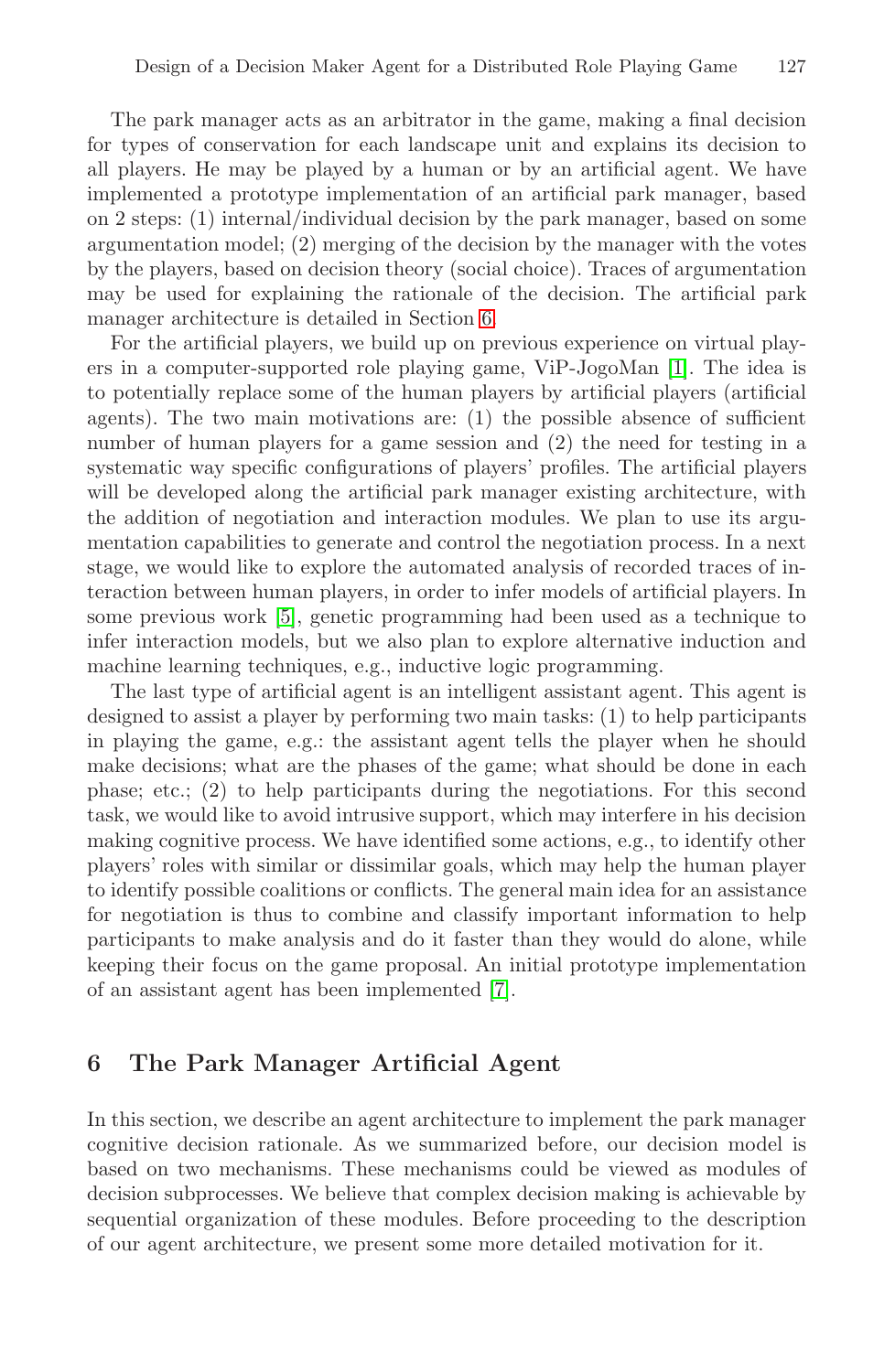# <span id="page-9-0"></span>**6.1 Objectives**

Participatory management aims to emphasize the role of local actors in managing protected areas. However, the park manager is the ultimate arbiter of all policy on devolved matters. He acts like an expert who decides on validity of collective concerted management policies. Moreover, he is not a completely fair and objective arbiter: he still brings his personal opinions and preferences in the debate. Therefore, we aim to develop an artificial agent modeling the following behaviors.

*Personal preferential profile:* The park manager decision-making process is supposed to be influenced by its sensibility to natural park stakes and conflicts. In decision theory terms, we can affirm that the park manager's preferential profile could be intended as a preference relation over conservation policies. One of the key issues is to understand that we cannot define a strict bijection between preferential profile and preference relation. The agent's preference relation is partially dependent on natural park resources and realities. Moreover, this relation is not likely to be an order or a preorder. Hence, our agent must be able to define dynamically its preference relation according with its preferential profile. We distinguish two preferential profiles:

- **–** Preservationist: aims to preserve ecosystems and the natural environment.
- **–** Socio-conservationist: generally accepts the notion of sustainable yield that man can harvest some forest or animal products from a natural environment on a regular basis without compromising the long-health of the ecosystem.

*Taking into account stakeholders' decisions:* A participatory decision-making leader seeks to involve stakeholders in the process, rather than taking autocratic decisions. However, the question of how much influence the stakeholders are given may vary on the manager's preferences and beliefs. Hence, our objective is to model the whole spectrum of participation, from autocratic decisions to fully democratic ones. To do so, we want the park manager agent to generate a preference preorder over conservation policies. This is because it should be able to calculate the distance between any two conservation policies. This way, we can merge the stakeholders' preference preorders with the manager's one to establish one participatory final decision. The autocratic/democratic manager attitude will be modeled by an additional parameter during the merge process.

*Expert decision:* The park manager's final decision must consider legal constraints related to environmental management; otherwise, non-viable decisions would be presented to the players, thus invalidating game's learning objectives. These constraints are directly injected in the cognitive process of the agent. Hence, the agent will determine a dynamic preference preorder, according to its preferential profile, over allowed conservation levels.

*Explaining final decision:* In order to favor the learning cycle, the park manager agent must be able to explain its final decision to the players. We can consider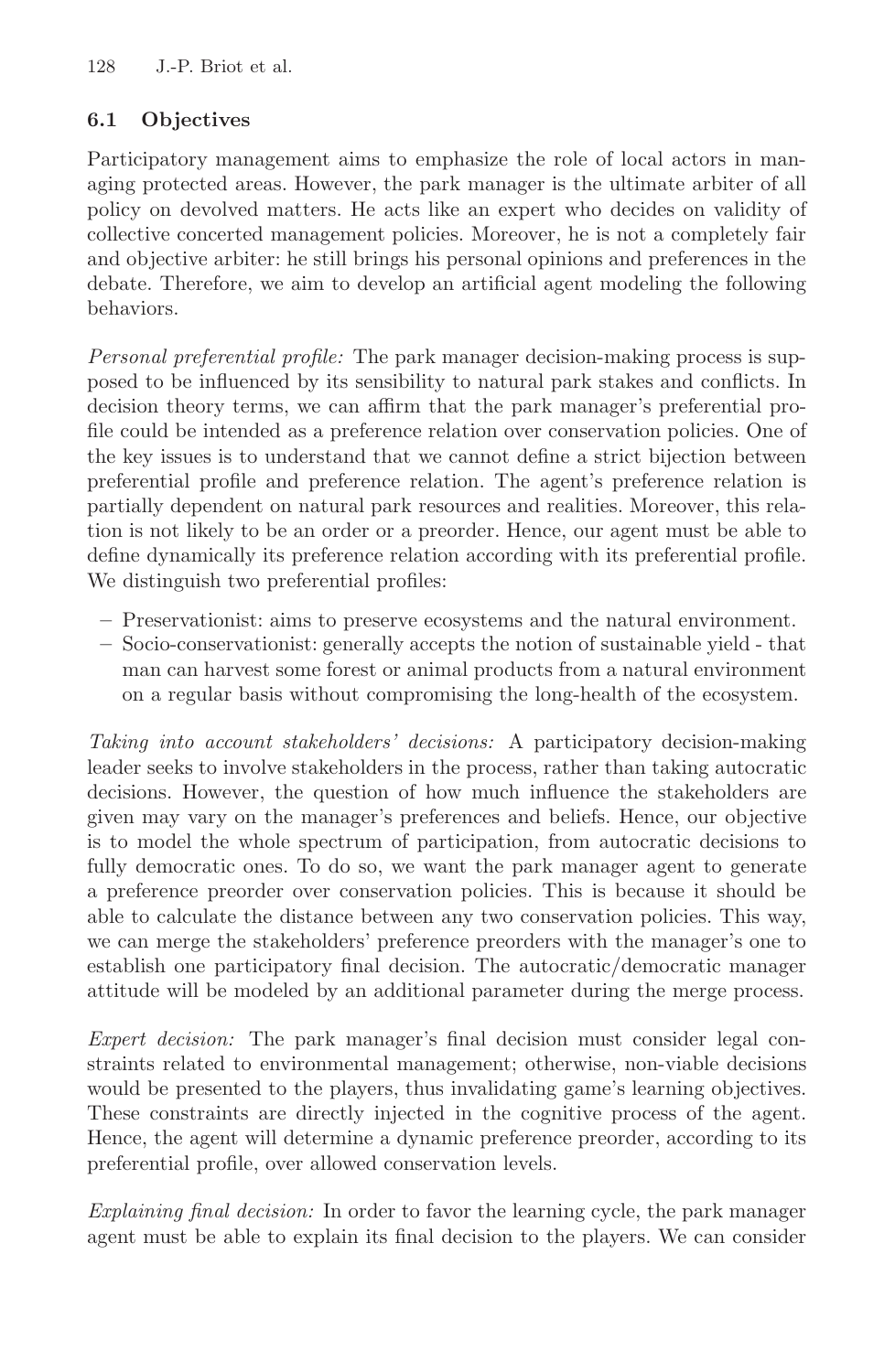[th](#page-10-0)at the players could eventually argue about its decision; the agent should then defend its purposes using some kind of argumentative reasoning. Even if such cases will be explored in future work, it is our concern to conceive a cognitive architecture which provides a good basis for managing these situations.

#### **6.2 Architecture Overview**

Let us now present an architecture overview of the park manager agent. As depicted at Figure 6, the agent's architecture is structured in two phases. We believe that sequential decision-making mechanisms can model complex cognitive behaviors along with enhanced explanation capabilities.

The first decision step concerns the agent's individual decision-making process: the agent deliberates about the types of conservation for each landscape unit. Broadly speaking, the park manager agent builds its preference preorder over allowed levels of conservation. An argumentation-based framework is implemented to support the decision making. The next step of our approach consists in taking into account the players' preferences. The result of the execution is the modified park manager decision, called the agent participatory decision, according to the stakeholder's preferences.

<span id="page-10-0"></span>

**Fig. 6.** Park manager agent 2-steps decision process

#### **6.3 Agent Individual Decision**

Recently, argumentation has been gaining increasing attention in the multi-agent community. Autonomous and social agents need to deliberate under complex preference policies, related to the environment in which they evolve. Generally, social interactions bring new information to the agents. Hence, preference policies need to be dynamic in order to take into account newly acquired knowledge. Dung's work [8] proposes formal proof that argumentation systems can handle epistemic reasoning under open-world assumptions, usually modeled by nonmonotonic logics. Argumentation thus becomes an established approach for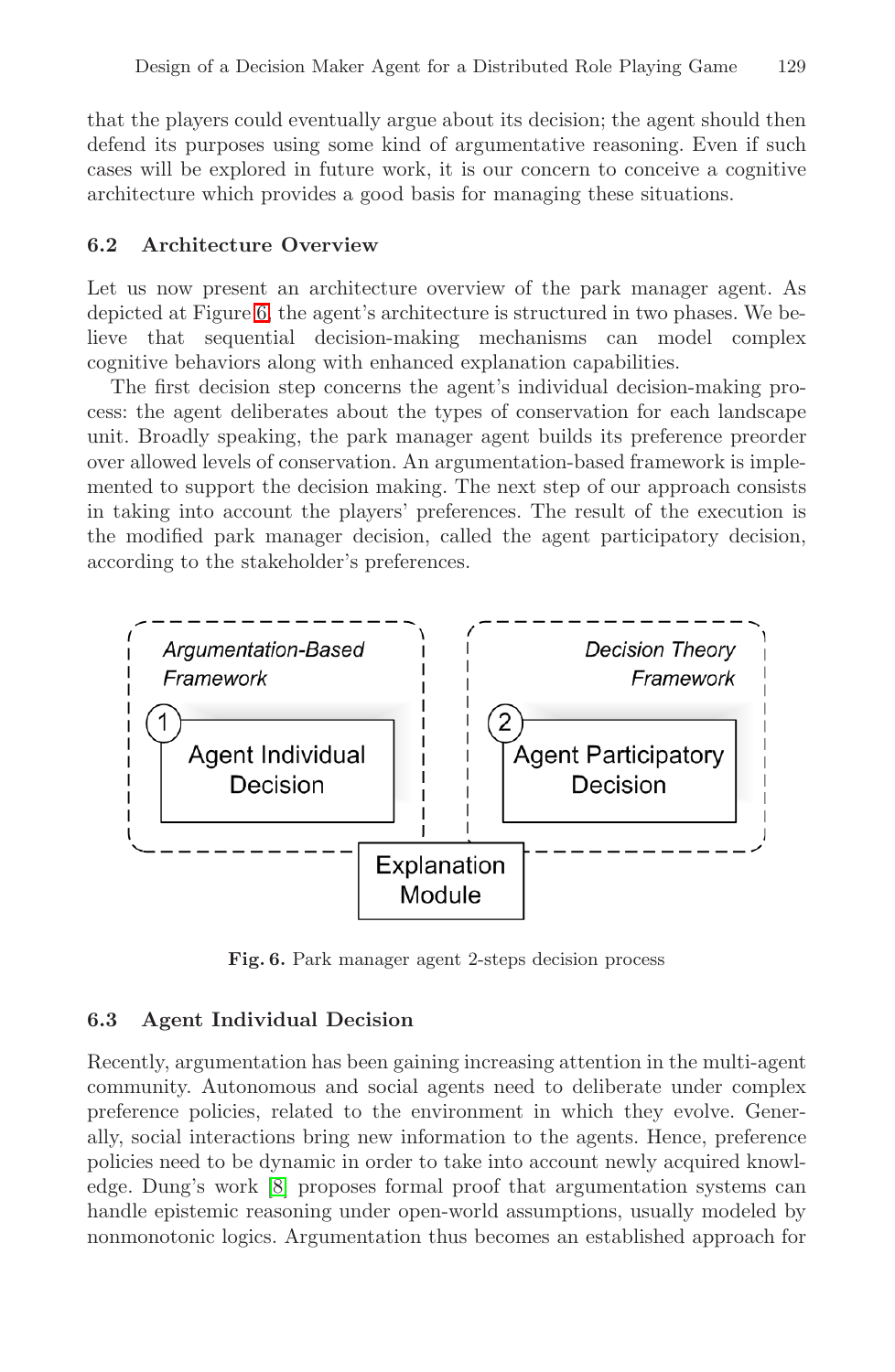reasoning with inconsistent knowledge, based on the construction and the interaction between arguments. Recently, some research has considered argumentation systems capabilities to model practical reasoning, aimed at reasoning about what to do [9,10,11]. It is worth noticing that argumentation can be used to select arguments that support available desires and intentions. Consistent knowledge can generate conflicting desires. An agent should evaluate pros and cons before pursuing any desire. Indeed, argumentative deliberation provides a mean for choosing or discarding a desire as an intention.

We could argue that open-world assumptions do not hold in our context. The agent's knowledge base is not updated during execution, since it is not directly exposed to so[cial](#page-15-5) interactions. Knowledge base and inference rules consistencychecking methods are, therefore, not necessary. However, one key aspect here is to conceive an agent capable of explaining its policy making choices; our concern is to create favorable conditions for an effective and, thus closed, learning cycle. We believe that argumentation "tracking" represents an effective choice for accurate explanations. Conflicts between arguments are reported, following agent's reasoning cycle, thus enhancing user comprehension.

From this starting position, we have developed an artificial agent on the basis of Rahwan and Amgoud's work [10]. The key idea is to use an argumentation system to select the desires the agent is going to pursue: natural park stakes and dynamics are considered in order to define objectives for which to aim. Hence, decision-making process applies to actions, i.e. conservation levels, which best satisfy selected objectives. In order to deal with arguments and knowledge representation, we use first-order logic. Various inference rules were formulated with the objective of providing various types of reasoning capability. For example, a simple inference rule for generating desires from beliefs, i.e. natural park stakes, is:

#### $Fire \rightarrow Avoid\_Fires, 4$

where *Fire* (fire danger in the park) is a belief in agents knowledge base and *Avoid Fires* is the desire that is generated from the belief. The value 4 represents the intensity of the generated desire.

Examples of rules for selecting actions, i.e. level of conservation, from desires are:

$$
Primitive \rightarrow Avoid\_Fires, 0.4
$$

$$
Intangible \rightarrow Avoid\_Fires, 0.8
$$

where *Primitive* and *Intangible* represent the levels of conservation and 0.4 and 0.8 represent their utilities in order to satisfy the desire *Avoid Fires*.

### **6.4 Agent Participatory Decision**

Despite participatory ideals, a whole spectrum of park managers, from autocratic to fully democratic ones, can be measured, depending on how more participatory and democratic decision-making is operationalized. We propose a method, fitted into the social-choice framework, in which participatory attitude is a model parameter.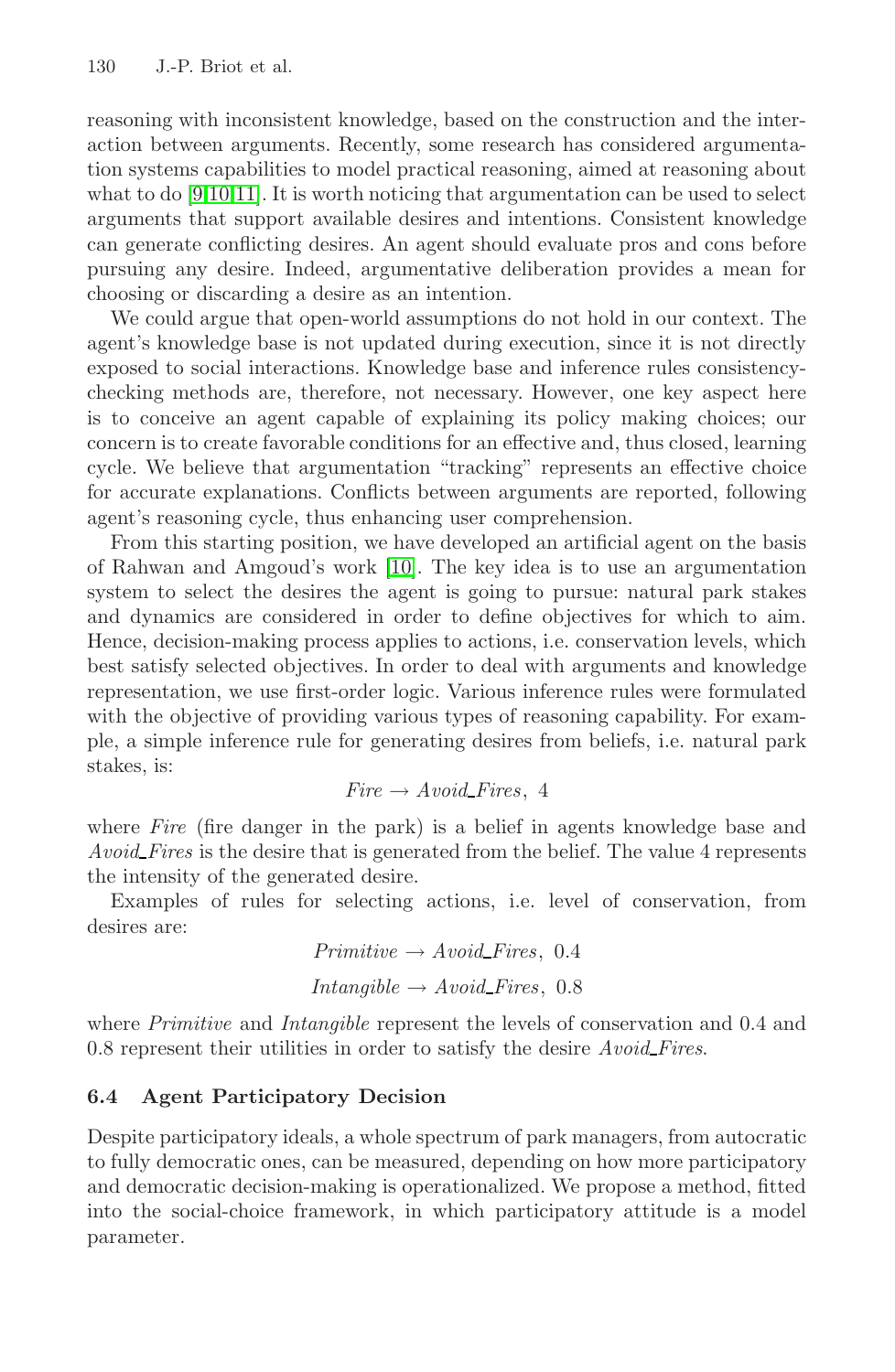

**Fig. 7.** Park manager agent participatory decision

In a real case scenario, a decision-maker would examine each stakeholder's preferences in order to reach the compromise that best reflects its participatory attitude. Our idea is to represent this behavior by weighting each player's vote according to the manager's point of view.

This concept is illustrated at Figure 7. The process is structured in two phases. Firstly, the manager agent injects its own preferences into the players' choices by means of an influence function describing the agent's participatory attitude. Stronger influence translates into more autocratic managers. Secondly, the modified players' choices are synthesized, using an aggregation function, i.e. Condorcet voting method. The result of the execution will be the agent participatory decision.

*Example:* Let the following be players' choices, where  $\succ$  is a preference relation  $(a \succ b$  means "a is preferred to b"):

```
player_1 = Intangible \succ Primitive \succ Extensive, \mathbf{v}_1 = (3, 2, 1)player_2 = Extensive \succ Permitive \succ Intangible, \mathbf{v}_2 = (1, 2, 3)player_3 = Primitive \succ Extensive \succ Intangle Intangible, \mathbf{v}_3 = (1, 3, 2)
```
Let Manager individual decision be:

 $manger_{ind} = Extensive \succ Primitive \succ Intangible, \mathbf{v}_M = (1, 2, 3)$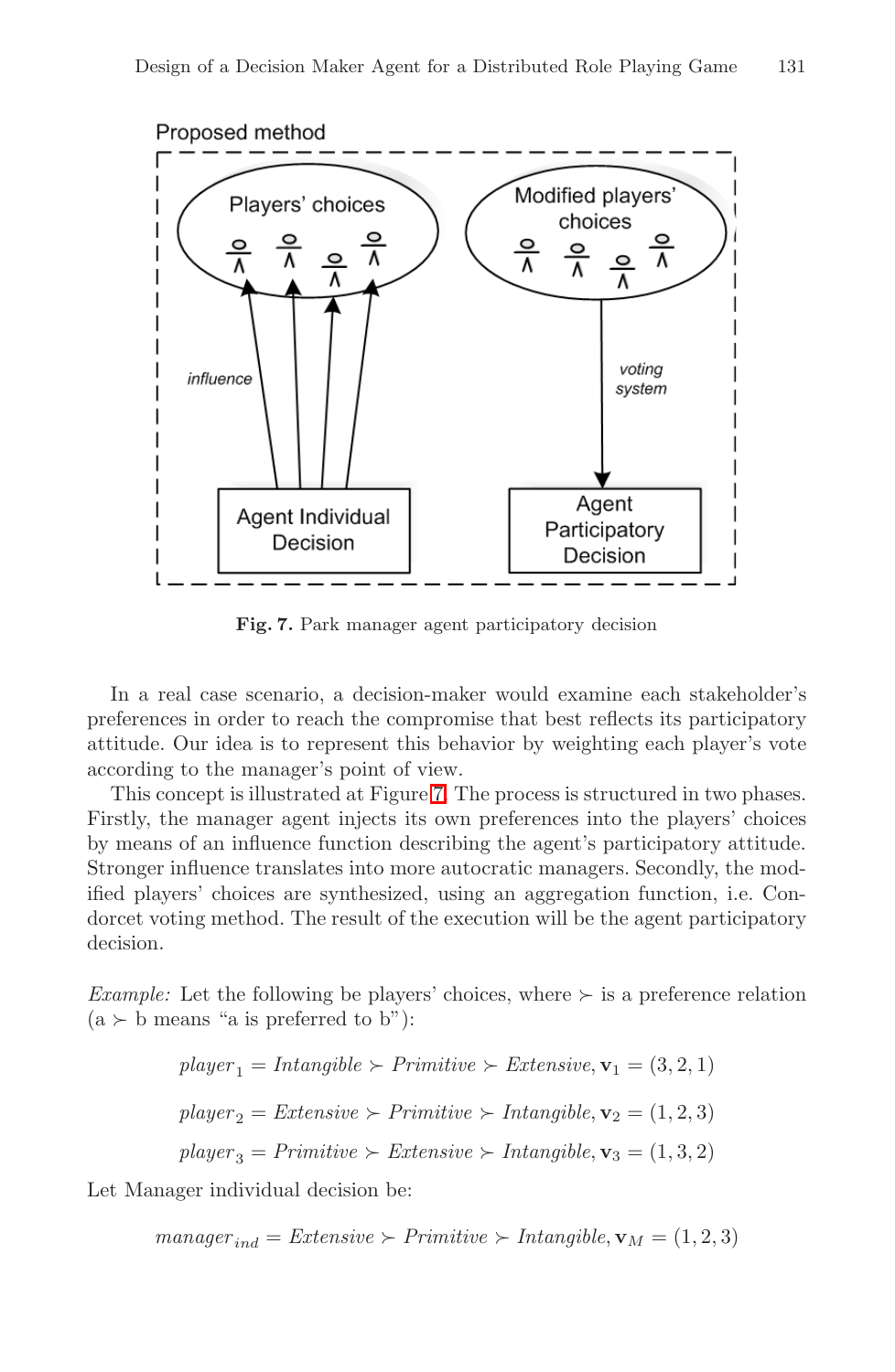The players' choices are converted into numeric vectors specifying the candidates' rank for each vote. Let the following be the influence function:

$$
\odot(x, y) = \begin{cases} x & \text{if } x = y \\ x * 1/|x - y| & \text{otherwise} \end{cases}
$$

The modified players' vectors will be:

$$
\begin{aligned} \mathbf{mv}_1 &= \langle \odot(\mathbf{v}_1(1), \mathbf{v}_M(1)), \odot(\mathbf{v}_1(2), \mathbf{v}_M(2)), \odot(\mathbf{v}_1(3), \mathbf{v}_M(3)) \rangle \\ &= (1.5, 2, 0.5) \\ \mathbf{mv}_2 &= (1, 2, 3) \\ \mathbf{mv}_3 &= (1, 3, 2) \end{aligned}
$$

In order to find the manager participatory decision, we apply the Choquet integral  $\mathcal{C}_{\mu}$  [12] choosing a symmetric capacity measure  $\mu(S) = |S|^2/|A|^2$ , where A is the candidates set is the candidates set.

$$
\mathcal{C}_{\mu}(Intangible) = 1.05, \mathcal{C}_{\mu}(Primitive) = 2.12, \mathcal{C}_{\mu}(Extensive) = 1.27
$$

The result of the executio[n wi](#page-15-6)ll then be:

$$
manager_{part} = Primitive \succ Extensive \succ Intangible
$$

Further details about the architecture formal background and implementation are reported in [13].

## **6.5 Implementation Framework**

The architecture presented in this paper has been implemented in the Jason multi-agent programming language platform [14]. Besides interpreting the original AgentSpeak(L) language, thus disposing of logic programming capabilities, Jason also features extensibility by user-defined internal actions, written in Java. Hence, it has been possible to easily implement aggregation methods.

## **6.6 Examples of Results**

The presented manager agent architecture and its first implementation have been tested over different scenarios. Simulations conducted in laboratory have been validated by team experts. However, more results from further tests are expected. We report hereafter an example of explanation for the managers decision over a landscape unit. Let the manager individual decision be the following:

 $manger_{ind} = Intangible \succ Recuperation$ 

Arguments for *Intangible* are:

*Endangered\_species & Tropical\_forest*  $\rightarrow$  *Maximal\_protection* 

*Intangible* → *Maximal protection*

Arguments for *Recuperation* are:

*Fire*  $\mathcal{B}$  *Agricultural activities*  $\rightarrow$  *Recover deteriorated zone* 

 $Recuperation \rightarrow Recover-deteriorated\_zone$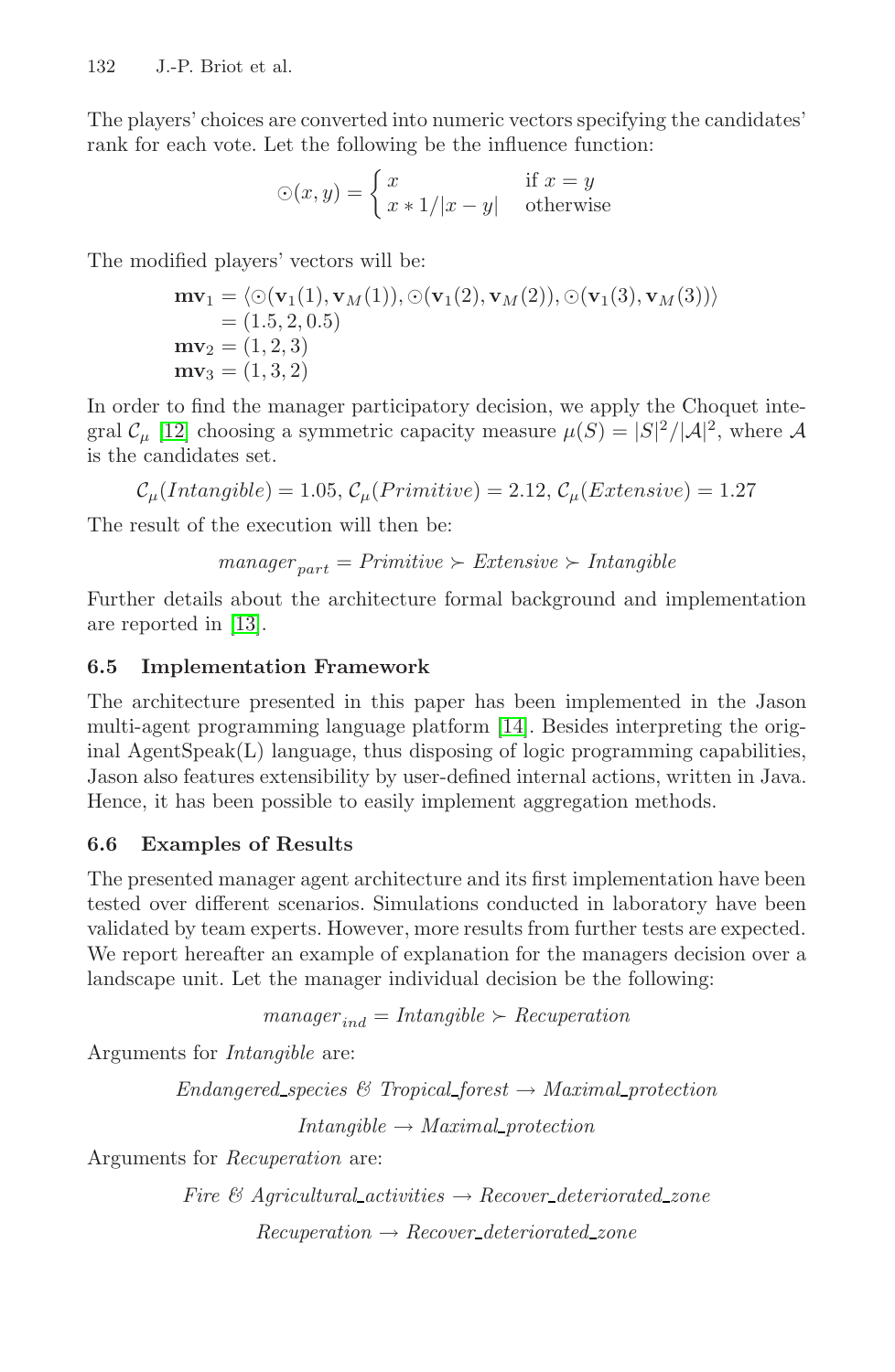# **7 Conclusion**

In this paper, we have presented the SimParc project, a role-playing serious game aimed at computer-based support for participatory management of protected areas. The lack of human resources implied in RPG gaming process acts as a constraint to the fulfillment of pedagogical and epistemic objectives. In order to guarantee an effective learning cycle, park manager role must be played by a domain expert. Required expertise obviously narrows game's autonomy and limits its context of application. Our solution to this problem is to insert artificial agents into the game. In this paper, we focused on the architecture to implement park manager cognitive decision rationale. The decision-making agent can justify its behavior and generate a participatory decision. Our argumentation system is based on [9,10]: conflicts between arguments can be reported thus enhancing user comprehension. Moreover, we presented a decision theory framework responsible for generating a participatory decision. To the best of our knowledge and belief, this issue has not yet been adressed in the literature. Although more evaluation is needed, we believe the initial game session tests are encouraging. The final integration of the park manager agent within the new version of the prototype is under way. We plan new game sessions with experts in January 2010. Besides the project specific objectives, we also plan to study the possible generality of our prototype for other types of human-based social simulations. In the current architecture of the artificial park manager, only static information about the park and about the votes by players are considered. We are considering exploring how to introduce dynamicity in the decision model, taking into account the dynamics of negotiation among players (the evolution of decisions by players during negotiation).

<span id="page-14-0"></span>**Acknowledgments.** We thank Diana Adamatti, Ivan Bursztyn, Paul Guyot, Altair Sancho and Davis Sansolo for their past participation to the project. We acknowledge current or past support from the following programs: the AR-CUS Program (French Ministry of Foreign Affairs, Région Ile-de-France), the MCT/CNPq/CT-INFO Grandes Desafíos Program from (Brazil), and the CNRS-Cemagref Ingénierie Ecologique Program (France).

# **References**

- 1. Adamatti, D., Sichman, J., Coelho, H.: Virtual players: From manual to semiautonomous RPG. In: Barros, F., Frydman, C., Giambiasi, N., Ziegler, B. (eds.) AIS-CMS 2007 International Modeling and Simulation Multiconference (IMSM 2007), Buenos Aires, Argentina, pp. 159–164. The Society for Modeling Simulation International, SCS (February 2007)
- 2. Briot, J.P., Guyot, P., Irving, M.: Participatory simulation for collective management of protected areas for biodiversity conservation and social inclusion. In: Barros, F., Frydman, C., Giambiasi, N., Ziegler, B. (eds.) AIS-CMS 2007 International Modeling and Simulation Multiconference (IMSM 2007), Buenos Aires, Argentina, pp. 183–188. The Society for Modeling Simulation International, SCS (2007)